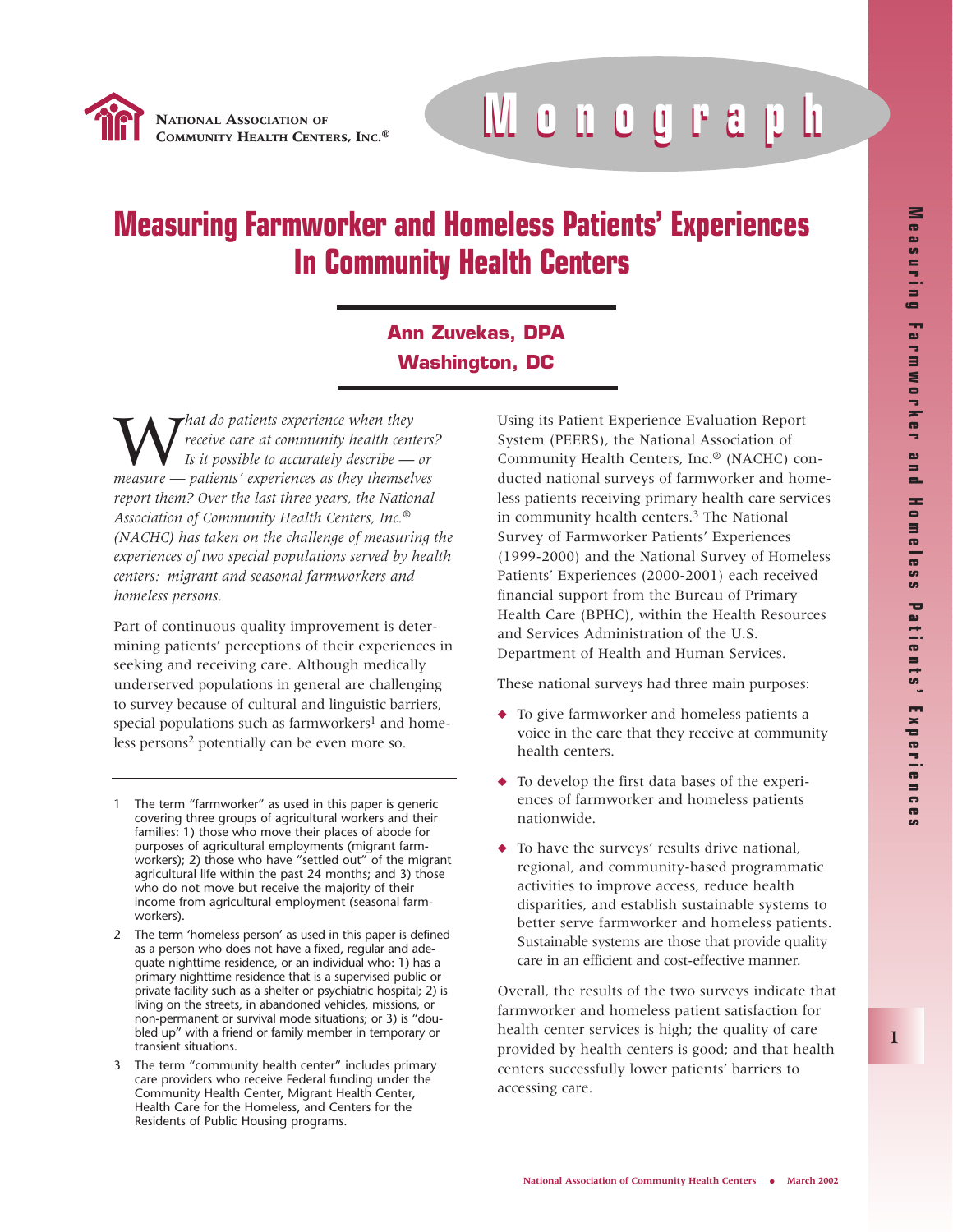#### ◆ Background information on farmworker and homeless patients and programs and PEERS; **This monograph summarizes:**

- ◆ How NACHC adapted the PEERS survey package for use in the national farmworker and homeless surveys;
- ◆ Selected findings from each of the two surveys;
- ◆ How community health centers can survey their own patients using NACHC's survey instruments;
- ◆ How community health centers can use their own patient survey results as well as the national results for quality improvement activities.

# **FARMWORKER AND HOMELESS PATIENTS IN HEALTH CENTERS**

#### **Migrant and Seasonal Farmworkers in Health Centers**

The nation's four million farmworkers engage in the manual labor that brings food to our tables: sowing, weeding, thinning, reaping, and preparing a large variety of crops. Those who are migratory follow the seasons' crops, moving from place to place and living in camps and cabins near the fields they tend.

These farmworkers face multiple barriers to obtaining quality medical care: many areas where they work are already short of health professionals to serve their resident populations; farmworkers generally lack private health insurance and find it difficult to enroll in public programs like Medicaid; many speak other languages or come from cultures with different traditions in using medical care; they may be working in the fields during the hours that health facilities are usually open; and many are concerned with issues related to their immigration status and fear reprisal from the Immigration and Naturalization Service. Yet their need for preventive and primary health care is great, especially since many have conditions that require ongoing and comprehensive care, such as diabetes, hypertension, and pregnancy.

To address these health needs, 125 community and migrant health centers serve 600,000 farmworkers annually. The health centers lower the farmworkers' barriers to health care by being available in locations and at hours that the farmworkers can use them; by offering culturally competent services in the farm-

workers' own languages; by providing affordable care; and by reaching out to the farmworkers through enabling services such as outreach, transportation, and translation.

#### **Homeless Persons in Health Centers**

Although homeless persons have many attributes in common with other underserved Americans — such as high poverty rates, low health insurance rates, and high incidence of chronic conditions — their problems are often more severe. They have disease rates more than double those of persons with stable housing, partly caused by multiple access barriers such as lack of financial resources to pay for care, lack of transportation, and inability to obtain care at the times that they need it. In addition to high rates of substance abuse and mental illness, homeless individuals understandably find it difficult to maintain adequate nutrition and healthy lifestyles.

To help address these concerns, 135 Health Care for the Homeless programs in both urban and rural areas provide primary care and substance abuse services at locations that are accessible to homeless individuals and families, while referring them to other needed services such as mental health and hospital care and housing assistance. The programs also offer extensive outreach and case management. Together, these programs reach about 500,000 homeless people.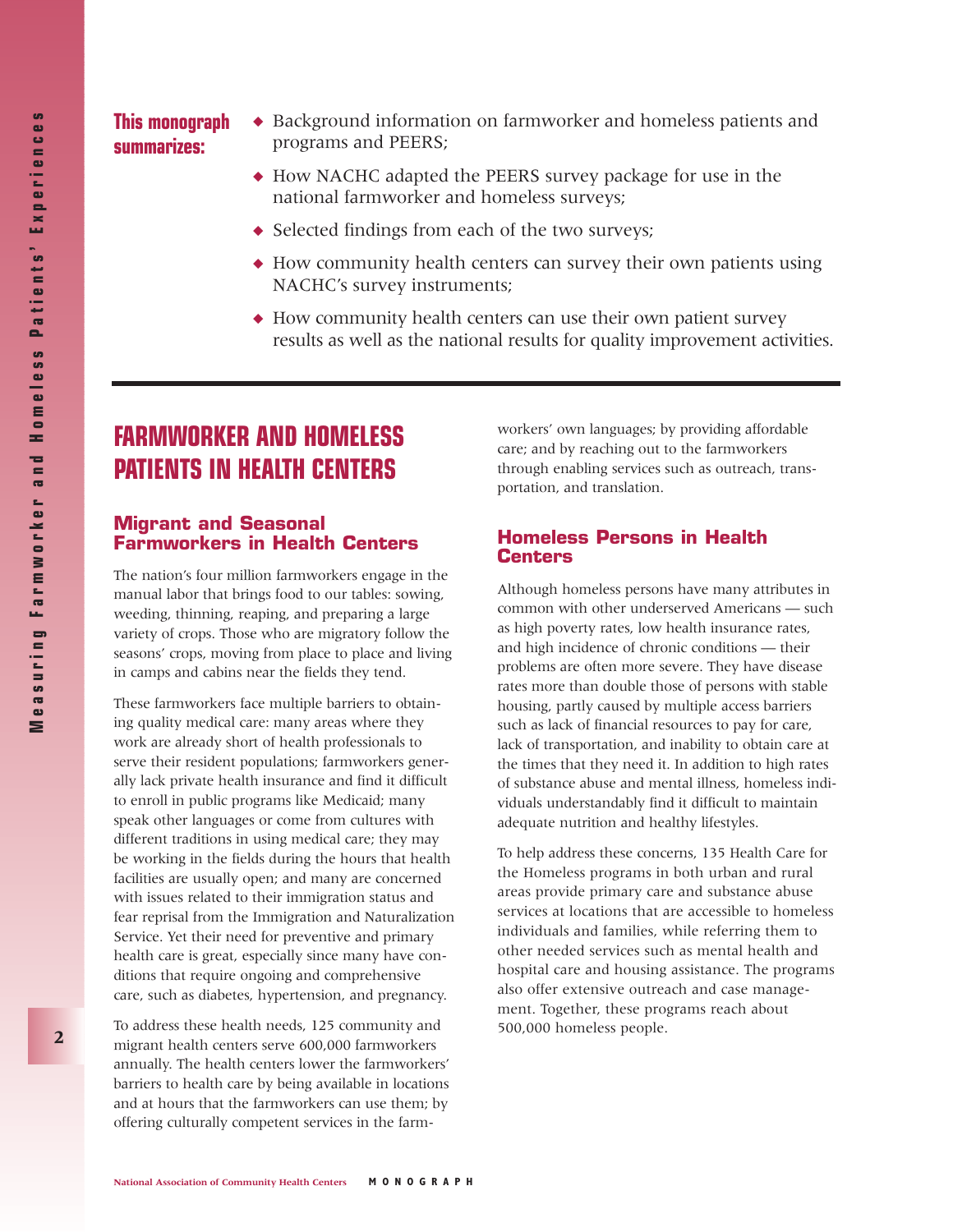**The Migrant Health Program -** became part of Federal law in 1962. The program is a national effort to provide medical and support services to migrant and seasonal farmworkers and their families who otherwise lack access to quality and appropriate health care.

Services provided with Migrant Health Program financial support include:

- ◆ Primary and preventive health care,
- ◆ Dental and pharmaceutical care in some cases,
- ◆ Transportation to clinic sites or mobile clinics that go to camp sites,
- ◆ Outreach to workers in the fields to inform them about the availability of services,
- ◆ Occupational health and safety education for workers.

**The Health Care for the Homeless Program -** became part of Federal law in 1987 as a multi-disciplinary, integrated approach to deliver care to homeless people. Emphasis is placed on coordinating efforts with other community health providers and social service agencies.

Services provided with Health Care for the Homeless Program financial support include:

- ◆ Primary care and substance abuse services at locations accessible to homeless people,
- ◆ Around-the-clock access to emergency health services,
- ◆ Referrals for necessary hospital services and mental health care not provided by the health center,
- ◆ Outreach to homeless individuals about the availability of services,
- ◆ Assistance to individuals in establishing eligibility for housing assistance and services under entitlement programs.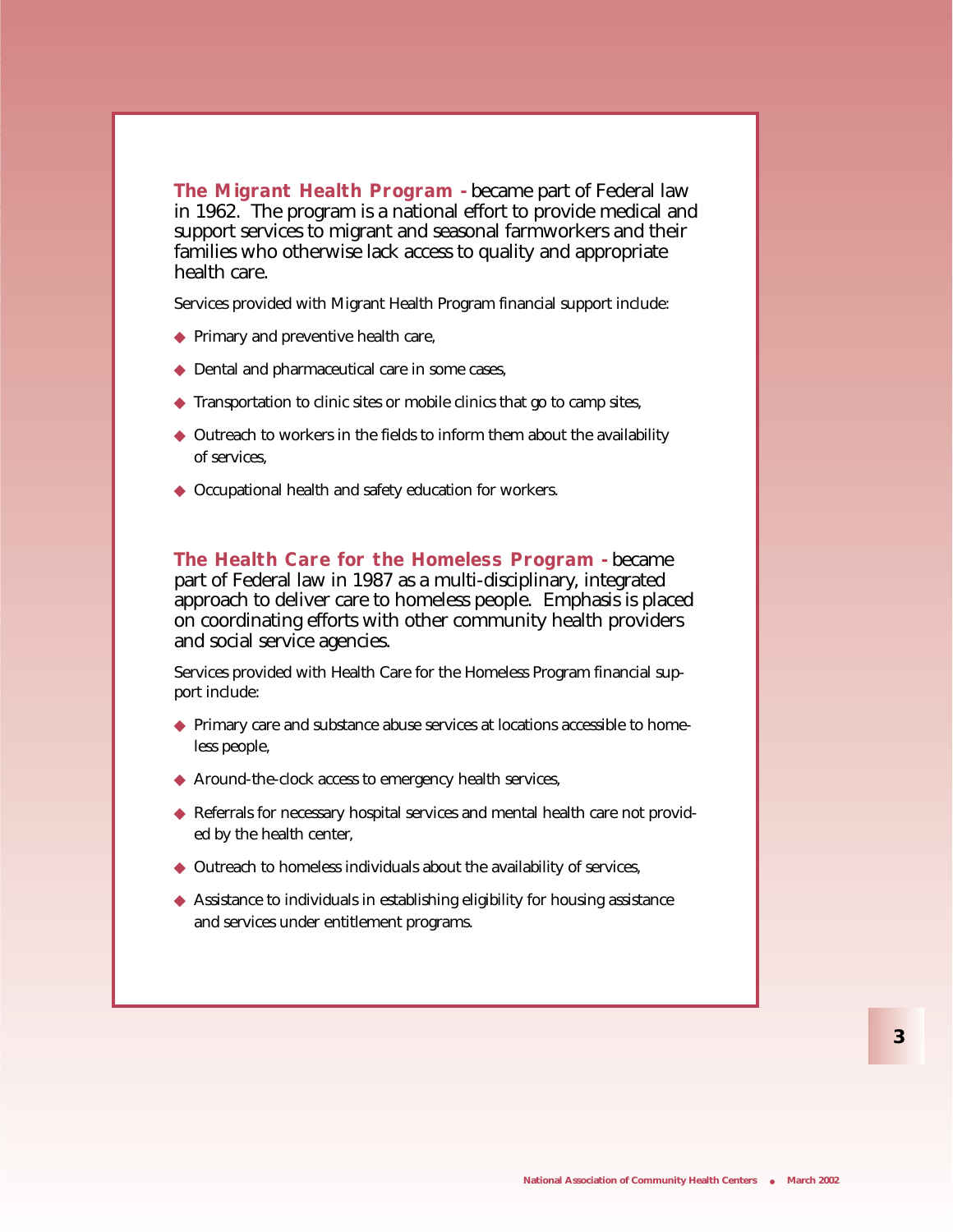PEERS is NACHC's comprehensive package of patient survey products and services. PEERS is used by health centers wishing to measure their patients' perceptions of and experiences in accessing and obtaining primary care. The development of and ongoing improvements to PEERS are based on several fundamental tenets: 1) patients are partners in care; 2) a systems-based approach to surveying is essential for results that are reliable, trusted, and usable; and 3) the direct application of survey results is needed to improve both service delivery and health outcomes.

### **PEERS products and services include:**

*Survey Instrument:* The instrument was the first of the PEERS components to be created as an objective of a 1992 research project sponsored by the Commonwealth Fund. Using focus groups of culturally diverse community health center patients; an advisory group of health center providers, managers, and community board members; and extensive fieldtesting, NACHC developed a 45-minute survey instrument, which it used in 1993 for a national survey of health center patients. $4$  Focus group patients clearly defined the issues that were important to them; and it is these issues that are asked about in the instrument. It is these issues, or *Domains of Care,* that are the foundation of the instrument and help guide interpretation of survey results. After its use in 1993, the instrument was shortened based on interviewer and patient feedback, careful data review and additional field-testing.

The instrument is designed for administration in a face-to-face or telephone interview lasting approximately 20 minutes. The style of the instrument is informal, and it flows very much like a conversation during which the patient has the opportunity to describe his or her experiences with many aspects of patient care and health center operations.

The instrument has been translated into several languages spoken by health center patients and extensively tested for cultural and linguistic appropriateness in each.

*Interviewers:* NACHC's *National Telephone Interviewer Bank* supplies PEERS Interviewers. Interviewers are carefully matched to each health center based on patient demographics, including language, culture, and age. Interviewers are thoroughly trained in patient and health center sensitivity; telephoneinterviewing techniques; PEERS-specific datacollection methods and processes; and the intricacies of the PEERS survey instrument. Interviewers participate in ongoing performance evaluation and quality control activities.

*Patient Sampling Protocols:* To ensure that the sample of patients participating in the PEERS survey is representative, protocols are calculated to guide patient selection. Protocols reflect the types of services provided, service locations, and patient flow.

*Data Entry and Processing:* Interviewers enter all survey responses directly into a secure online webbased system, and data are regularly transferred to an independent data contractor.

*Reports:* Survey results are available usually within 30 days. Results are organized into ten sections with each section focusing on a distinct area of patient care or health center operation. Health center-specific reports are completely confidential; NACHC does not see any results.

*Technical Assistance and Support:* The PEERS Survey Support Center provides users with easy-toaccess technical assistance and support throughout the implementation of PEERS and beyond.

<sup>4</sup> Ann Zuvekas, Kathy McNamara, and Caryn Bernstein, "Measuring the Primary Care Experiences of Low-Income and Minority Patients," *The Journal of Ambulatory Care Management* 22:4 (October 1999): 53-78.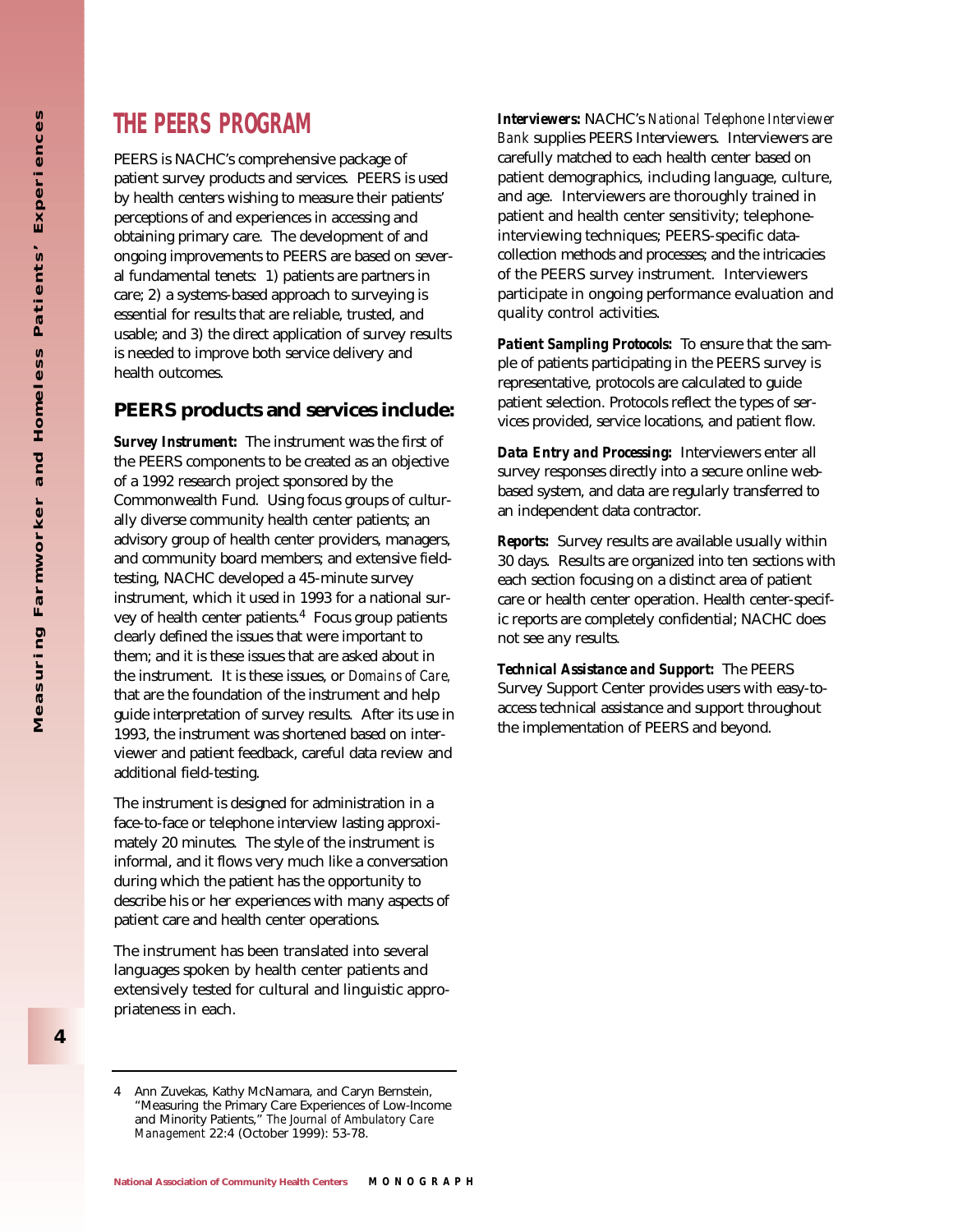### **What Is Important From The Patient's Perspective?**

# **THE DOMAINS OF CARE**

Culturally diverse community health center patients identified the following needs and concerns when they seek primary care services:

- 1. Access to health care, services and information that is culturally and linguistically competent;
- 2. The need to be cared for, accepted, and treated without judgment and with respect for personal lifestyle, values, and beliefs;
- 3. The desire to be in a shared partnership with the health care provider so that both provider and patient are responsible for decisions about the patient's treatment and health;
- 4. The need for care at the health center to be well coordinated with other health and social service providers;
- 5. The need for a physical environment that is professional and respectful of patients;
- 6. Recognition of financial burdens and constraints.

# **ADAPTING THE PEERS SURVEY PACKAGE FOR TWO NATIONAL SURVEYS**

Under the sponsorship and in collaboration with BPHC, NACHC, building upon accomplishments from other national surveys, committed to design and implement national surveys of two of the most vulnerable populations in the United States: homeless persons and farmworkers. NACHC and BPHC determined to use PEERS to conduct both surveys. Adoption of the basic PEERS methods meant that the surveys concentrated mostly on the programs' primary care clinic practices, rather than additional areas such as mental health, outreach, or related social services. Yet even with using the existing instrument and methods, some changes had to be made to fit programs' and patients' realities.

To guide these changes, NACHC convened an expert advisory group for each survey. The groups were comprised of population-specific experts, representatives from community-based service delivery sites, clinicians and researchers. The advisory groups ensured cultural competence and linguistic appropriateness for all the surveys' processes. The adaptations made to PEERS were:

### **PEERS Instrument**

A major task of the advisory groups was to adapt the PEERS instrument to fit patient circumstances. For example, questions about experiences over the previous six months were changed to say, "Since you have been in this area" for migratory farmworkers. For homeless patients, wording was changed from "where you live or work" to "where you stay or work." Several questions about family composition and finances were added for farmworkers, and questions regarding utilization of dental care were added for homeless patients. Questions regarding telephone access were deleted for the homeless instrument. All new questions were extensively field-tested as was the new flow of each instrument.

The revised instruments were translated into English, Mexican Spanish, Puerto Rican Spanish, and Haitian Creole for the farmworker survey and English, Mexican Spanish and Puerto Rican Spanish for the homeless.

### **Interviewer Training**

In addition to the standard PEERS training, interviewers received training on the revised instruments and, perhaps more importantly, in the daily realities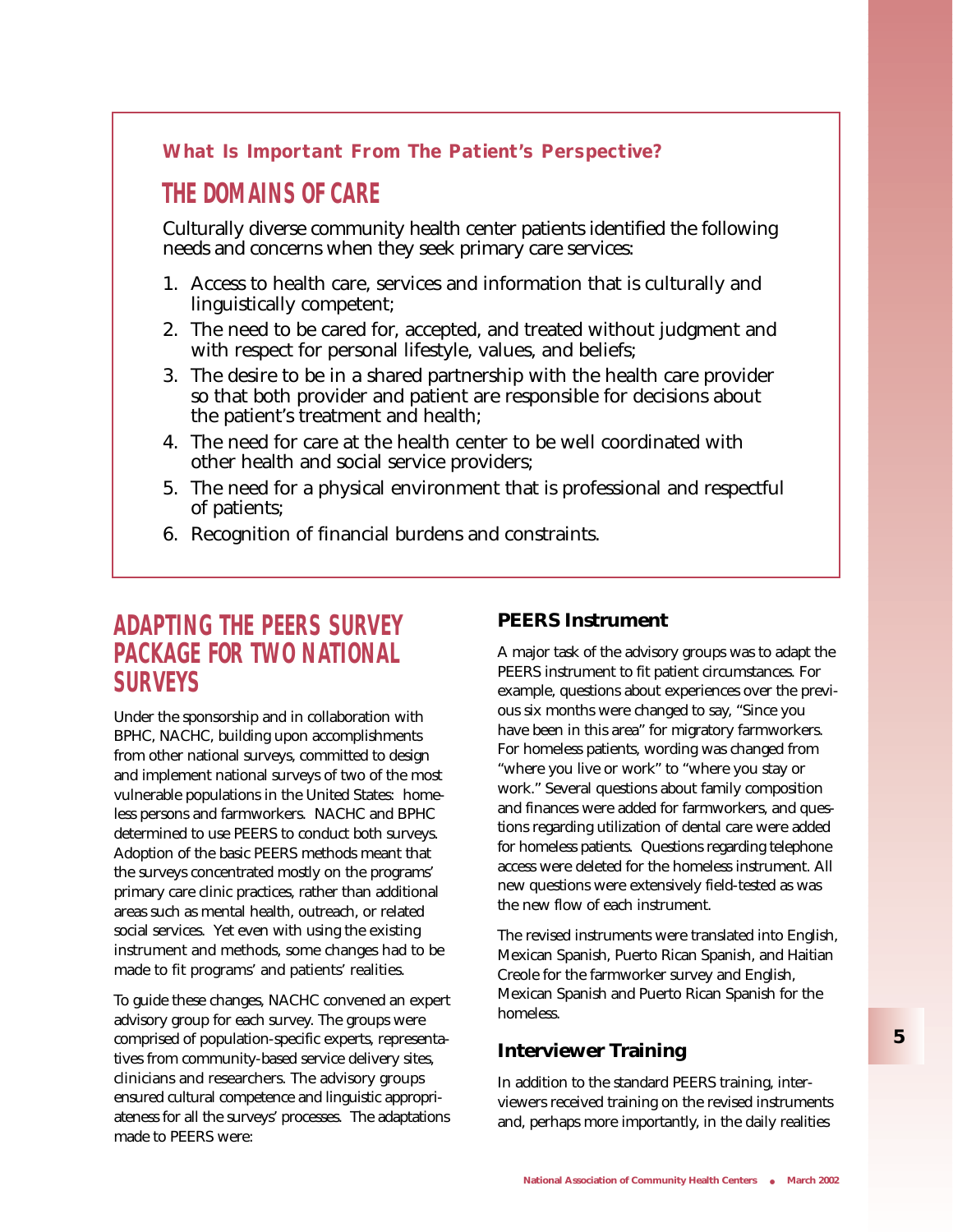of the lifestyle of farmworkers and homeless persons. Such sensitivity training was essential for the interviewers to successfully build trusting relationships, no matter how temporary, with the staff at homeless and farmworker programs and with the patients themselves. NACHC partnered with national, state and community-based organizations to create and implement these enhanced portions of the interviewer training.

### **Methodology**

The PEERS methodology had to be slightly modified to reflect the realities of fielding the survey in migrant health centers and health care for the homeless programs. For example, some of both farmworker and homeless programs use mobile units to reach migrants in their camps and homeless near where they stay or eat, a situation not present for many other PEERS users. To accommodate all unique service-delivery models and to be sensitive to patients' daily rhythms, NACHC remained as flexible as possible throughout the implementation phase while still maintaining rigorous methods to ensure complete data integrity. For example, to work with a homeless program that served their patients via mobile units only, NACHC recruited, hired, trained and supported a face-to-face interviewer who also was homeless.

*"I think the most important thing I noticed while speaking to homeless people during the survey is that not one person ever complained about being homeless. They were very honored to participate and be heard."*  **Sampling**

Since no national registry of farmworker and homeless patients exists, the samples for these two surveys were drawn through a two-step process: 1) a stratified, random sample of farmworker health centers and homeless health care programs; and 2) a stratified, random sample of patients within each center or program.

- ◆ *Sampling of farmworker health centers and homeless health programs*: We randomly selected 25 farmworker centers (out of 125) and 25 homeless health programs (out of 135), using strata of the ten Federal geographic regions with the centers/programs arrayed by numbers of farmworker or homeless patients continuously. Because of the unique characteristics of the 25 migrant health programs that serve only farmworkers, we initially oversampled this group,<sup>5</sup> although in all analyses we subsequently reduced their numbers back to their actual proportion of migrant health centers nationwide. In the case when a farmworker or homeless center was unable to participate because of events at its center, we replaced it by selecting the next most similar center within the same Federal geographic region. Ultimately, there were 25 farmworker and 22 homeless centers.
- ◆ *Sampling farmworker and homeless patients:* At each farmworker health center we randomly selected 40 patients, with strata for site, day of week, time of day, and type of service. The patient-sampling methodology was adapted to each center or program's service-delivery model. The process was similar for homeless patients, though, because they can move daily and followup contacts can be difficult, we sampled 50 from each program. These methods resulted in 934 farmworker and 921 homeless patient surveys that were complete and usable.

For farmworker patients we implemented the survey at each health center during its own peak season from April 1999 through January 2000. The homeless survey was conducted from April 2000 to February 2001.

**<sup>–</sup> an interviewer who asked survey questions**

<sup>5</sup> We discarded from the sample those farmworker-only grantees that did not directly provide health services, i.e., those that passed through funds to other providers.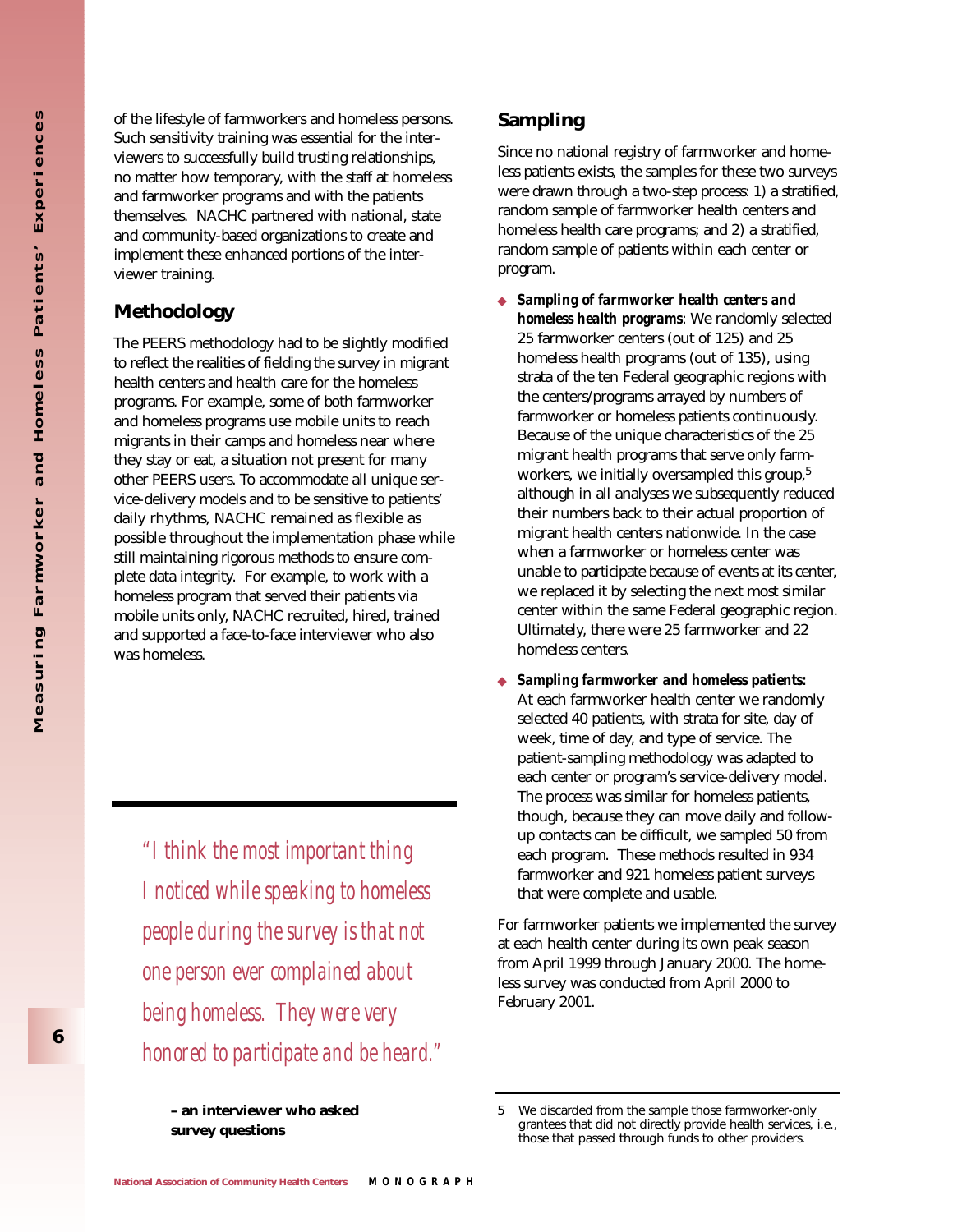# **SELECTED FINDINGS**

The surveys' finding can be divided into nine categories: a) patient demographics; b) patients' overall impressions; c) care-seeking behavior; d) access; e) facilities and environment; f) waiting; g) patientprovider team; h) filling prescriptions; and I) specialty services.<sup>6</sup> These categories reflect components of health center operations that lend themselves to performance measurement and quality-improvement activities.

## **Patient Demographics**

Both farmworker and homeless patients are medically underserved: only 4 percent of farmworker patients and 2 percent of homeless patients have private insurance, while many lack any health insurance at all (49 percent of farmworker patients and 65 percent of homeless patients). About half of farmworker patients and a third of homeless patients rely on public health insurance. Almost two-thirds of homeless patients reported that their previous month's income was less than \$250.

Yet, aside from the obvious difference of occupation, there are major demographic differences between the two groups. Homeless patients are more likely to be non-Hispanic Whites (45 percent) or African-American (37 percent) and less likely to be Hispanic (9 percent) than farmworker patients (7, 2, and 89 percent respectively.) Moreover, farmworker patients are less likely to speak English (60 percent) than are homeless patients (97 percent). Only a fourth of homeless patients speak a language other than English.

Both farmworker and homeless patients report themselves to be in poorer health than the overall U.S. population. In part this poorer health status reflects a higher incidence of chronic diseases such as diabetes, hypertension, asthma, and depression.

### **EXHIBIT 1 HEALTH STATUS**<sup>7</sup>

#### **Farmworker Health Status**



#### **Homeless Health Status**







6 Although a tenth category, that of the patients' experiences with Health Maintenance Organizations, was a part of the instrument, too few farmworker or homeless patients were enrolled in HMOs to report the findings.

7 Source for U.S. Population: Centers for Disease Control and Prevention, National Health Interview Survey, 1996.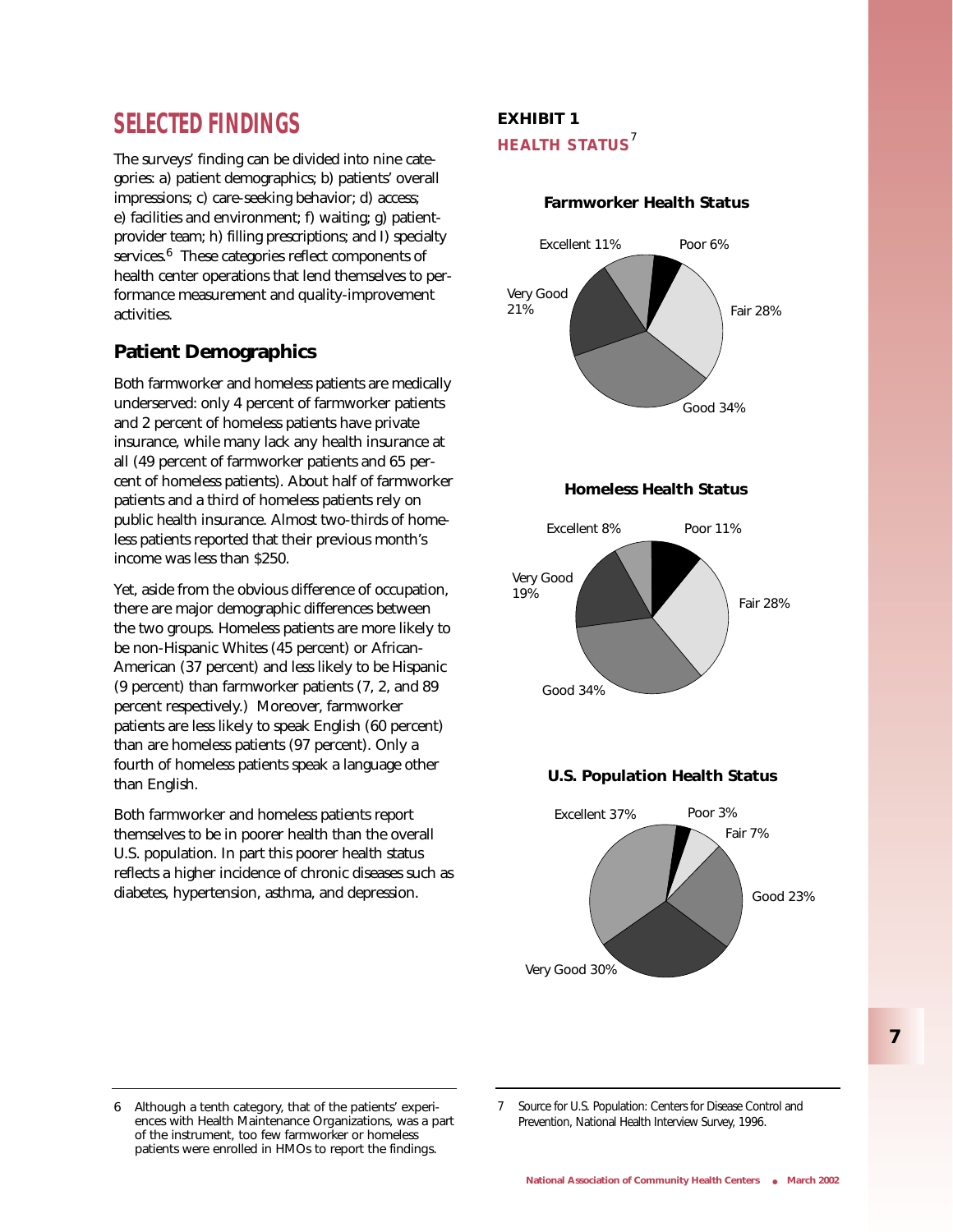### **Patients' Overall Impressions**

Overall, both farmworker and homeless patients are pleased with their experiences: almost all said that they were either very satisfied or satisfied with the quality of care, and an equal number would recommend the center/program to their family and friends. Some 82 percent of farmworkers and 96 percent of homeless patients rated staff teamwork as good. The great majority (85 percent of farmworker and 94 percent of homeless patients) trusted the staff to maintain confidentiality about patient information. The great majority believed that no one group of patients received better service, such as being seen more quickly, than the rest. Almost none had had a problem or complaint about the care or service in the past six months.

### **Care-Seeking Behavior**

Most farmworker patients (63 percent) and homeless patients (61 percent) reported that they had a usual source of care, which usually was the center or program (95 percent for farmworkers and 71 percent for homeless patients). The most important reason for choosing the center/program was "It is convenient to where I stay or work/live" for both groups, who also were attracted by the free or low-cost service, "they treat me right here", and the quality of the provider staff. More than half of farmworker respondents also cited the centers' language capacities and presence of outreach workers as reasons to come. Homeless patients were more likely to have also sought care from a hospital emergency room (16 percent) than were farmworker patients (10 percent). About two-thirds of both groups reported that the center/program had told them where to seek care when the center was not open.

Almost four-fifths of both groups reported that the staff tried to make sure that the patients received regular care — such as check-ups and immunizations

*"Even though I have a health problem, coming to the center is the highlight of my day."* 

— and about three-fourths of homeless persons and three-fifths of farmworkers stated that they do receive such care. The most common reasons for not receiving preventive care were expense, perceived lack of importance, believing that they were healthy without it, and time.

#### **Access**

About half the farmworker patients and a third of the homeless patients were being seen for a regular check-up or prenatal care; the difference in rates for prenatal care (10 percent for farmworkers and 1 percent for homeless patients) accounts for much of the difference in the two groups. Almost all patients in both groups stated that the visit was at a convenient time.

About two-thirds of the farmworker patients but only 42 percent of homeless persons had scheduled appointments, reflecting the realities of homeless patients' lives and consequent design of the health programs serving them.

We explored several specific areas of access with the farmworker respondents: 1) telephone access; 2) overcoming language barriers; and 3) overcoming financial barriers.

- ◆ *Telephone access:* About 80 percent of farmworkers had access to a telephone on which to call the center. Of those who had tried calling (71 percent of those with telephone access), over 90 percent were able to reach the center on the first call and were able to access the help they needed in an acceptable time.
- ◆ *Overcoming language barriers:* Health centers help overcome their farmworker patients' language barriers in several ways.<sup>8</sup> Of the 57 percent of patients who reported that they had their own doctor at the center:
	- 40 percent have a doctor who speaks their language.
	- 13 percent reported that someone at the center translates for them.
	- 1 percent reported that a professional translator helps in the communication with the physician.
	- 1 percent rely on family or friends for the translation.

**a homeless patient** and **8** Language was not an issue for homeless patients, all of whom reported that their provider speaks the same language that they do.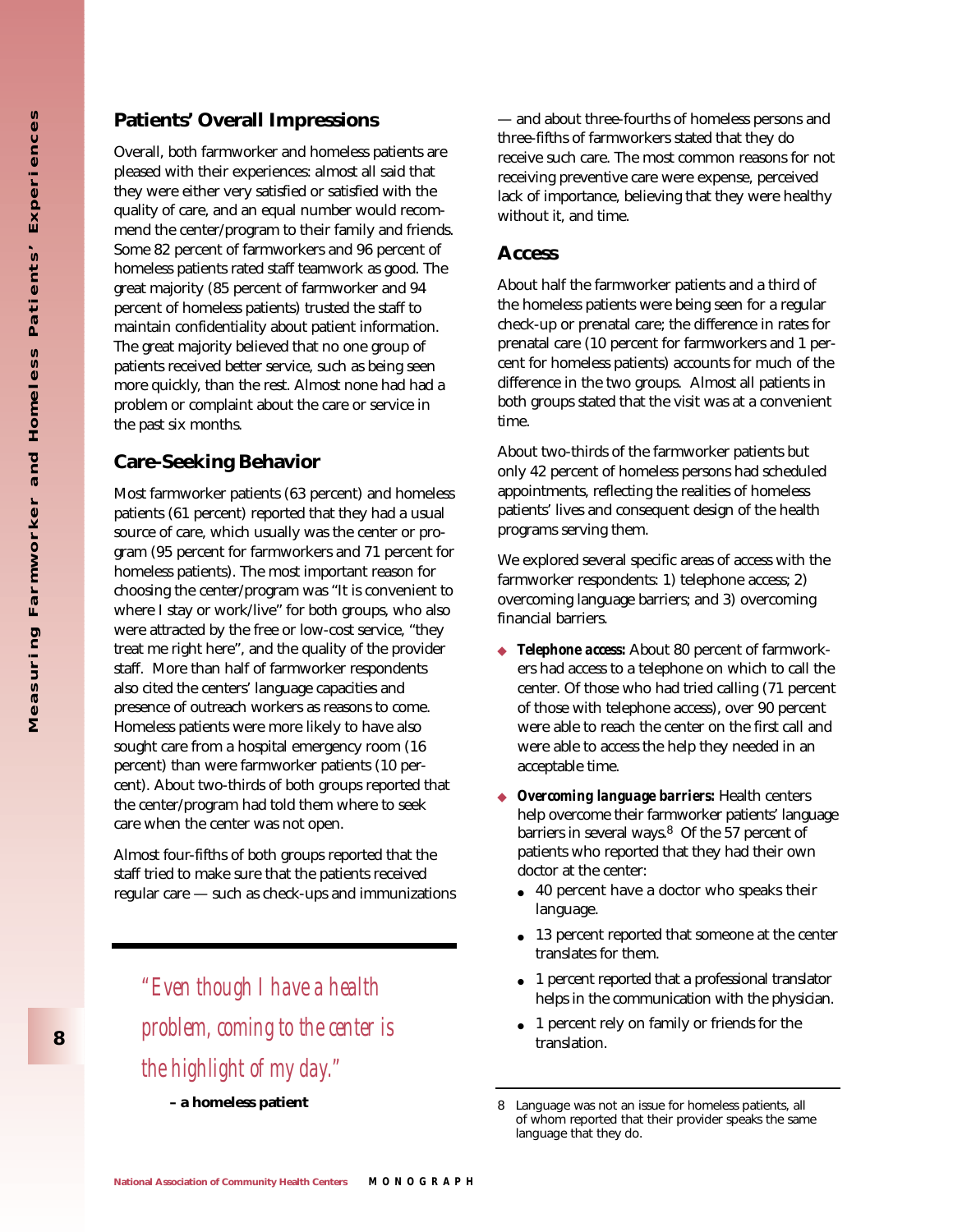*"They give good service. What counts is whether someone is human, and not about the money."* 

**– an interviewer who asked survey questions**

It is of particular importance that so few must rely on friends or family to translate, because doing so would mean the loss of privacy and confidentiality. This is in contrast to the situation in many other health facilities, particularly for farmworkers in areas where they are linguistic and cultural minorities.

◆ *Overcoming financial barriers:* Health centers accept all patients regardless of their health insurance status or ability to pay. Care for those with incomes below the Federal poverty level is either free or at a nominal charge, while those with incomes above 200 percent of the Federal poverty level pay the cost of their care. Those between 100 and 200 percent of poverty pay according to a sliding-fee schedule. Of the 56 percent of farmworkers who indicated that they were asked to pay something for the visit: 16 percent paid \$1-5, 15 percent paid \$6-10, 16 percent paid \$11-25, and 6 percent paid more than \$25.

Although 29 percent reported that they had been unable to pay the requested fee within the past six months (for seasonal farmworkers) or since coming to the area (for migrant farmworkers), only 3 percent said that this inability had kept them from receiving care at the center — 2 percent because they had not sought care. Most of the remainder said either that they were seen even though they could not pay (11 percent) or that they worked out a payment plan (12 percent).

For homeless patients we asked about two other access issues: 1) use of dental care, and 2) whether someone at the center/program had helped them find and use other services, such as housing, a job, or schooling:

◆ *Access to dental care:* 42 percent of homeless patients reported that a health care provider had told them that they needed dental care; 61 percent had not received dental care in a year. The reasons they cited for not receiving dental care

were expense (36 percent); lack of need (20%); it did not seem important (12 percent); and fear of dentists (9 percent). About a sixth of those not receiving dental care said they were planning to.

**Other services**: Since homeless persons clearly have needs other than primary health care, homeless health programs coordinate with housing and other social services. Some 24 percent of homeless respondents reported help from the center/program in finding and using other services, such as housing, a job, or schooling; 47 percent reported such help from the center in the past six months.

### **Facilities and Environment**

Almost all homeless and farmworker patients gave positive answers to questions about facilities:

- ◆ 96 percent (homeless) and 93 percent (farmworkers) said that the place where they give medical information is private enough.
- ◆ 94 percent (homeless) and 87 percent (farmworkers) stated that the place where they give financial information is private enough.
- ◆ 95 percent (homeless) and 89 percent (farmworkers) reported that the center's surroundings helped them to feel comfortable and relaxed.
- ◆ 98 percent (homeless) and 97 percent (farmworkers) said that the waiting room is usually clean.
- ◆ 91 percent (homeless) and 87 percent (farmworkers) stated the waiting room noise level is just about right.
- ◆ 99 percent of both groups reported that they felt physically very or somewhat safe coming to the center during the day; 89 percent (homeless) and 94 percent (farmworkers) who came at night reported the same.

### **Waiting**

Waiting times can be important to patient satisfaction, as well as to provider productivity. Since both the farmworker and migrant programs see large numbers of walk-in patients, questions about waiting times are key.

Almost three-fourths of homeless patients but only 45 percent of farmworkers spent a total of less than an hour in the center; another 22 percent of homeless persons and 38 percent of farmworkers spent one-two hours; while 6 percent of homeless patients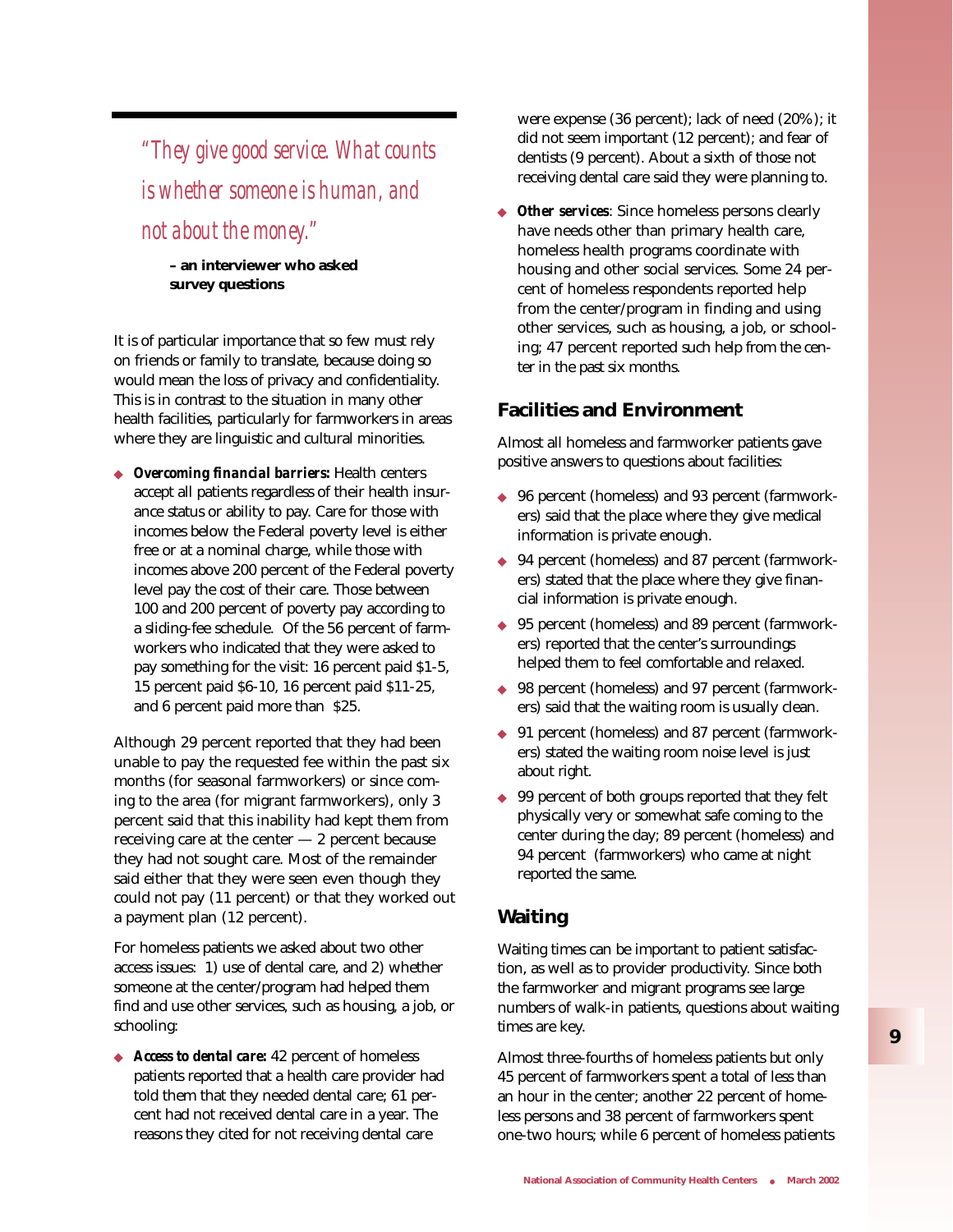and 18 percent of farmworkers were in the center/ program for more than two hours.

Equally important is the wait before going in to see the provider. As Exhibit 2 shows, farmworker patients wait longer for care than do homeless persons.

#### **EXHIBIT 2**



Of those who waited more than 15 minutes, only 11 percent of homeless persons but 34 percent of farmworkers thought the wait too long. Unfortunately, only 48 percent of homeless and 24 percent of farmworker patients who waited more than 15 minutes said that a staff member let them know how long it would take.

### **Patient-Provider Team**

From patient focus groups that preceded development of the PEERS instrument, we know that being treated with courtesy and respect is very important to medically underserved persons. Almost everyone in both the homeless and farmworker surveys reported that those staff members - both clinical and non-clinical — with whom they came in contact had treated them with courtesy and respect.

Homeless persons reported that it made no difference to them whether the provider was of the same race/ethnicity (92 percent) or sex (84 percent) as the patient. This contrasts with farmworker patients, who were more likely to prefer a provider of the same race/ethnicity (27 percent) and sex (38 percent).

When asked whether they had their own doctor, nurse practitioner, or physician assistant at the health

*"I like the health center because they treat me like a human being."* 

**– a homeless patient**

center/program who is responsible for their health care, 54 percent of homeless patients and 57 percent of farmworkers said, "Yes." Of those who did not, about two-thirds of both the homeless and farmworker patients said that they would like to have their own provider.

Since communication between provider and patient is key to a patient's well-being, we surveyed both groups about this aspect of their relationship with their providers. In some aspects of this communication, respondents reported success:

- ◆ 94 percent of both groups said that they received as much information as they wanted.
- ◆ 93 percent of farmworkers and 98 percent of homeless persons stated that they received answers they could understand in response to their questions.

In other aspects the farmworkers and homeless persons, like other patient populations whom we have studied, reported less successful communication:

- ◆ About three-fourths of both groups said that the provider asked what they thought about their health or sickness.
- ◆ 66 percent of farmworkers and 76 percent of homeless persons stated that the provider discussed the patients' fears.
- ◆ Of those requiring treatment for a condition, 64 percent of farmworker and 53 percent of homeless patients reported that the provider discussed different treatment options.
- ◆ 69 percent of farmworkers and 76 percent of homeless persons said that the provider asked them about life in general (e.g., job, family, housing).

### **Filling Prescriptions**

Some 38 percent of homeless and 40 percent of farmworker patients received new prescriptions. Almost all these patients (98 percent of homeless and 98 percent of farmworkers) had the purpose of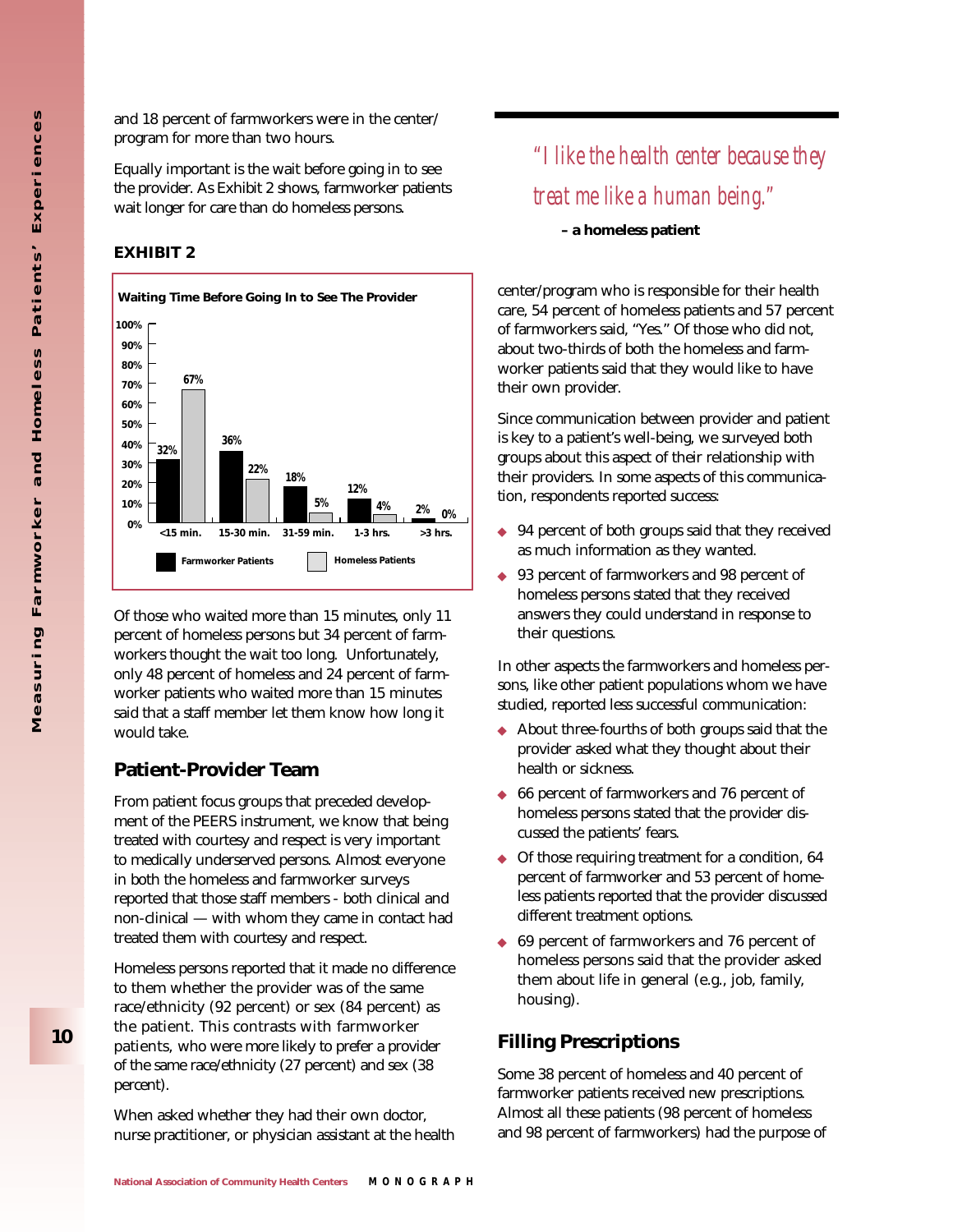the new medication explained to them. However, only 69 percent of homeless patients and 77 percent of farmworkers had possible side effects or reactions explained.

Of those who were prescribed either new or renewal medications, the homeless patients (64 percent) were much more likely than farmworkers (18 percent) to have the provider give it directly to them. About one-fourth of both groups picked up their prescriptions at the health centers' in-house pharmacies, usually in less than 30 minutes.

### **Specialty Services**

More than a third of homeless and a fourth of farmworker patients had been referred by the health center to other physicians, nurse practitioners, or physician assistants. Both groups were as likely (82 percent of homeless and 83 percent of farmworkers) to have actually seen the referral provider. Both groups reported that the health center staffs had explained the results to them (84 percent of homeless patients who completed referrals, and 84 percent of farmworker patients).

# **HOW HEALTH CENTERS CAN SURVEY THEIR OWN FARMWORKER AND HOMELESS PATIENTS**

NACHC has developed shorter versions of the farmworker and homeless patient satisfaction instruments for use by community and migrant health centers and other safety- net providers. We have included questions that permit health centers to look at a broad range of health center operations (please refer back to the nine sections listed in the Selected Findings portion of this monograph). We have also ensured that there is at least one question for each of the *Domains of Care* so that users can assess how they fare at meeting patients' expressed needs and concerns. We did not attempt in this monograph to link the surveys' results with domains of care. This is a very subjective exercise with some questions falling into more than one category and some matches not so obvious. We suspect that the results of this exercise will vary by health center and that there will be some disagreement within health centers about which question is linked with which domain. However, we think that linking survey results with domains can be very revealing about how a health center meets patients' needs and concerns and consider this an important data-analysis tool.

Health centers have a few options regarding how to survey their patients with the shorter instruments. We encourage health centers to apply the rigorous methods used for the national farmworker and homeless surveys, and the PEERS team at NACHC can provide guidance and support for this undertaking. Alternatively, the instruments can be used with small convenience samples; the instrument can either be self- or interviewer-administered (patient literacy is a consideration).

Next to each response option on the shorter tools we have indicated the results of the national surveys in parentheses. This will give users the option to compare their results with those of farmworkers and homeless patients nationwide. Additionally, comparisons can be made to results of national surveys of the general health center population (one conducted in 1993 and one currently coming to a close); please contact NACHC for more information. However, we caution that there are limitations to any type of comparison or benchmarking when the rigorous methods of the national surveys are not applied.

Both of the shorter instruments are included with this monograph and will also be available (with translations) on NACHC's website. (www.NACHC.com)

# **CONCLUSION**

With technical care and cultural awareness, patient survey instruments and methods developed for use with the general medically underserved population can be adapted for special populations, such as farmworkers and homeless persons. The results establish a national database of homeless and farmworker patients' experiences and provide information that policymakers, program leaders, and health centers can use to manage the health care of these special populations. Furthermore, the value of giving patients a voice through the survey process is immeasurable. Time and again patients report how honored they are to simply be asked to share their experiences.

> *"Each one of the patients registers something for us to keep."*

**– an interviewer who asked survey questions.**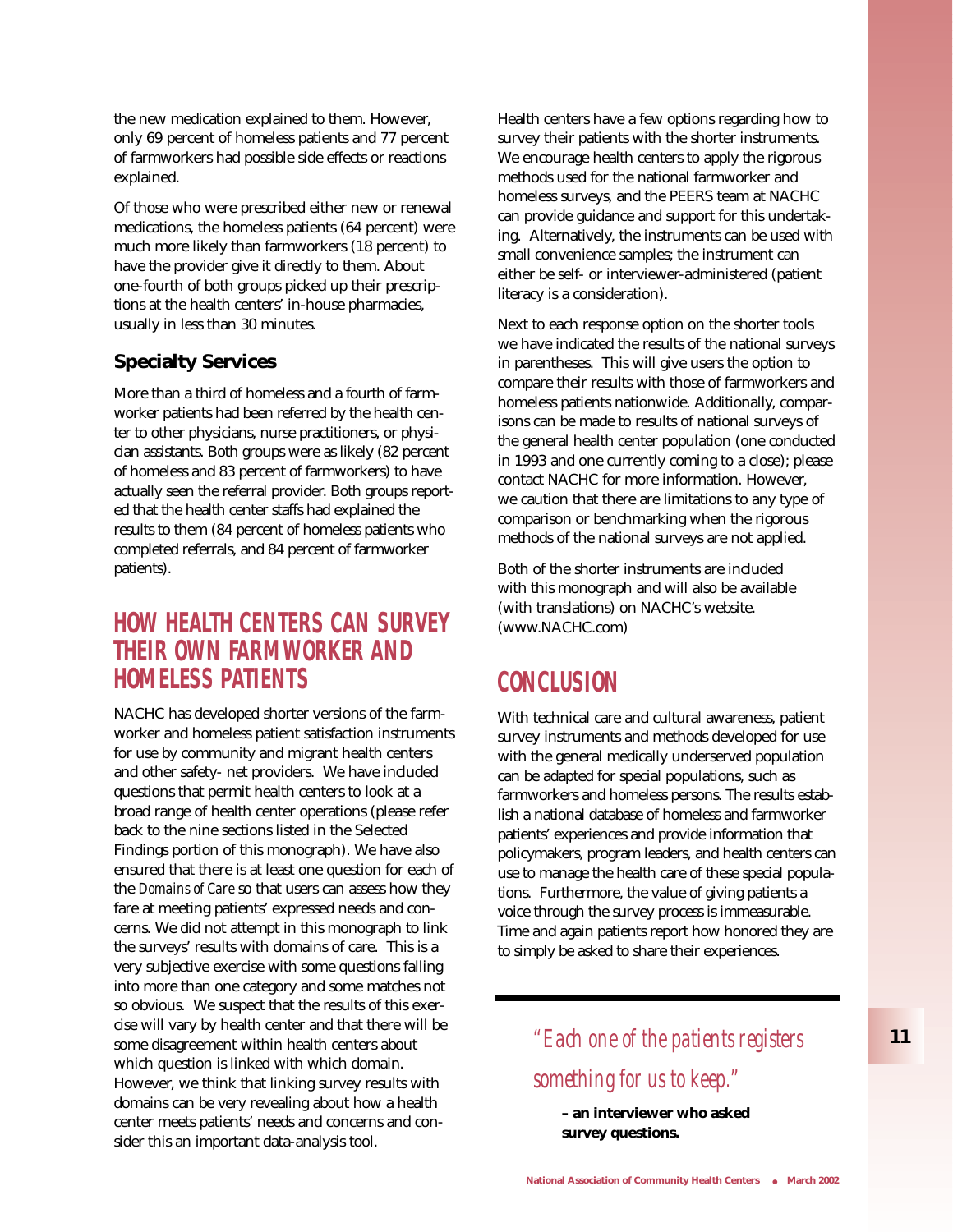# **Short Farmworker Tool**

*(Based on the Patient Experience Evaluation Report System (PEERS) developed by the National Association of Community Health Centers.)*

#### **1. Why do you choose to come here?** (CHECK ALL THAT APPLY)

- ❏ It is convenient to where I live or work (62%)
- $\Box$  It is open when I need it  $(34%)$
- ❏ I do not have to wait too long to see the doctor (20%)
- ❏ I do not have to wait too long for an appointment (24%)
- ❏ Everything is in one place (30%)
- ❏ They have medicine (30%)
- ❏ They provide transportation (14%)
- ❏ They have an outreach worker (52%)
- ❏ They speak my language here (52%)
- ❏ Services are free or low cost (47%)
- ❏ They only charge what I can afford (19%)
- $\Box$  They accept Medicaid or my insurance here (19%)<br> $\Box$  They treat me right here (55%)
- $\Box$  They treat me right here (55%)<br> $\Box$  The doctors, nurses, and physic
- ❏ The doctors, nurses, and physician assistants are good (36%)
- ❏ My doctor, nurse or physician assistant is here (29%)
- ❏ They know me/My chart is here (33%)
- ❏ My family comes here (38%)
- $\Box$  My friends, nurses or doctors referred me here (21%)<br> $\Box$  They know where to send me for follow-up care (21%)
- ❏ They know where to send me for follow-up care (21%)
- $\Box$  It belongs to the community (22%)<br> $\Box$  Other (Please explain
- ❏ Other (Please explain \_\_\_\_\_\_\_\_\_\_\_\_\_\_\_\_\_\_\_\_\_\_\_\_\_)(4%)

#### **2. At this visit, did the person at the front desk or registration desk treat you with courtesy and respect?**

- ❏ Yes (99%)
- ❏ No (1%)
- **3. How long did you wait before going in to see the doctor or other person you came to see?**
	- ❏ Less than 15 minutes (32%) **(go to Q4)**
	- ❏ 15-30 minutes (36%) ➔ ➔ ➔
	- ❏ 31-59 minutes (18%) ➔ ➔ ➔
	- ❏ 1-3 hours (12%) ➔ ➔ ➔
	- $\Box$  More than 3 hours (2%)  $\rightarrow$  → → 3a. Do you think this was too long?
		-
		- ❏ Yes (34%)
		- ❏ No (66%)
		- 3b. Did someone from the center let you know how long it would take? ❏ Yes (24%)
			- ❏ No (69%)
			- ❏ Only when I asked (7%)
- **4. Has anyone at the center ever told you where to go or what to do if you need health care when the center is closed?**
	- ❏ Yes (63%) ❏ No (37%)
- **5. At this visit, did a doctor or nurse prescribe medicine for you to take?**
	- ❏ No (43%) **(go to Q6)** ❏ New medicine (71%)
	- ❏ Yes (57%) ➔ ➔ ➔ 5a. Was this prescription for a new medicine or a renewal? ❏ Renewal (27%) **(go to Q6)**
		- 5b. Did the doctor or nurse explain the purpose of the new medicine? ❏ Yes (100%)
			- $\Box$  No (0%)
		- 5c. Did the doctor or nurse explain any possible side effects or reactions of the new medicine?
			- ❏ Yes (78%)
			- ❏ No (22%)

**12**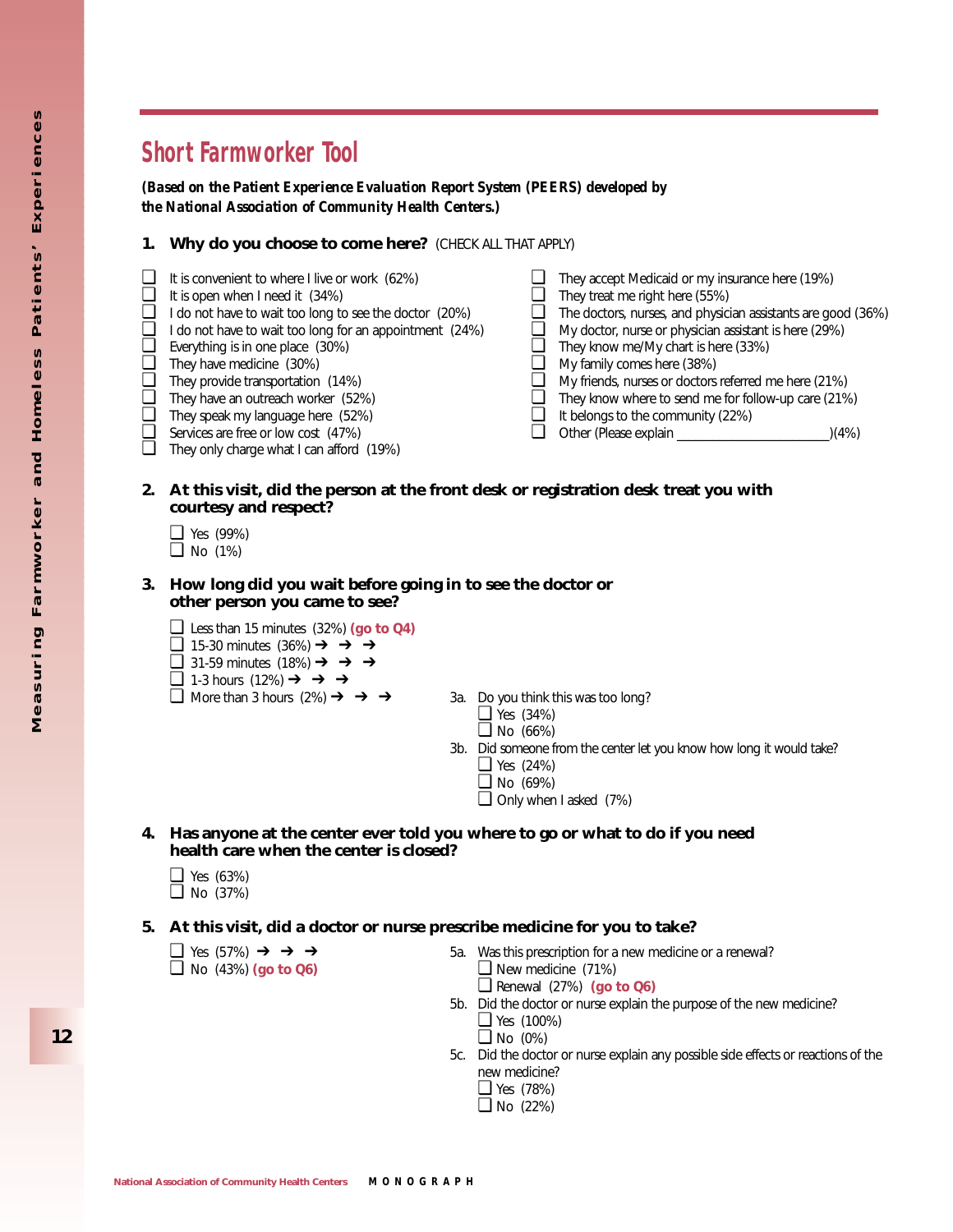- **6. On this visit, did you get as much information about your health and treatment as you wanted?**
	- ❏ Yes (94%) ❏ No (6%)
- **7. Do you get regular health care even when you are not sick?**
	- ❏ Yes (62%) ❏ No (38%)
	- ❏ I am not sure (0%)
- **8. Do you think that the center staff keeps facts about you and other patients confidential (secret)?**
	- ❏ Yes (85%)  $\Box$  No (2%)

❏ I am not sure (13%)

- **9. How about the quality of care? Are you very satisfied, satisfied, dissatisfied, or very dissatisfied with this?**
	- ❏ Very satisfied (37%)
	- ❏ Satisfied (59%)
	- ❏ Dissatisfied (3%)
	- ❏ Very dissatisfied (1%)

#### **10. When you come to this health center, is there a fee for the services?**

- ❏ Yes (56%) ➔ ➔ ➔ 10a. How much is that fee usually?
- ❏ No (44%) **(go to Q11)** ❏ 1-5 dollars (16%)
- -
	- ❏ 6-10 dollars (15%) ❏ 11-25 dollars (16%)
	- ❏ More than 25 dollars (6%)
	-
	- ❏ I am not sure (2%)
	- 10b. Have you ever NOT been able to pay that fee in the last six months?
		- ❏ Yes (29%)
		- ❏ No (71%) **(go to Q11)**
	- 10c. What did you or the center do?
		- ❏ Couldn't pay but was still seen (42%)
			- ❏ Couldn't pay and worked out a payment plan (43%)
			- ❏ Other (15%)
				- (Please explain \_\_\_\_\_\_\_\_\_\_\_\_\_\_\_\_\_\_\_\_\_\_\_\_\_\_\_\_\_\_\_\_\_\_\_)
- **11. Would you like to say anything else about the program or center?**

### **RELATING DOMAINS OF CARE TO FARMWORKER SURVEY QUESTIONS**

| Domains = Elements of a Health Care<br>Visit Patients Identified as Important | <b>Related Questions from the</b><br><b>Farmworker Short Survey Tool</b> |
|-------------------------------------------------------------------------------|--------------------------------------------------------------------------|
| Access to cultural and linguistic sensitivity                                 | 1, 7, 8, 9, 11                                                           |
| Respect                                                                       | 1, 2, 3, 6, 8, 9, 11                                                     |
| Shared partnership                                                            | 1, 5, 6, 9, 11                                                           |
| Coordination and integration                                                  | 1, 4, 9, 11                                                              |
| Physical Environment                                                          | 1, 2, 9, 11                                                              |
| Financial burdens and constraints                                             | 1, 3, 7, 9, 10, 11                                                       |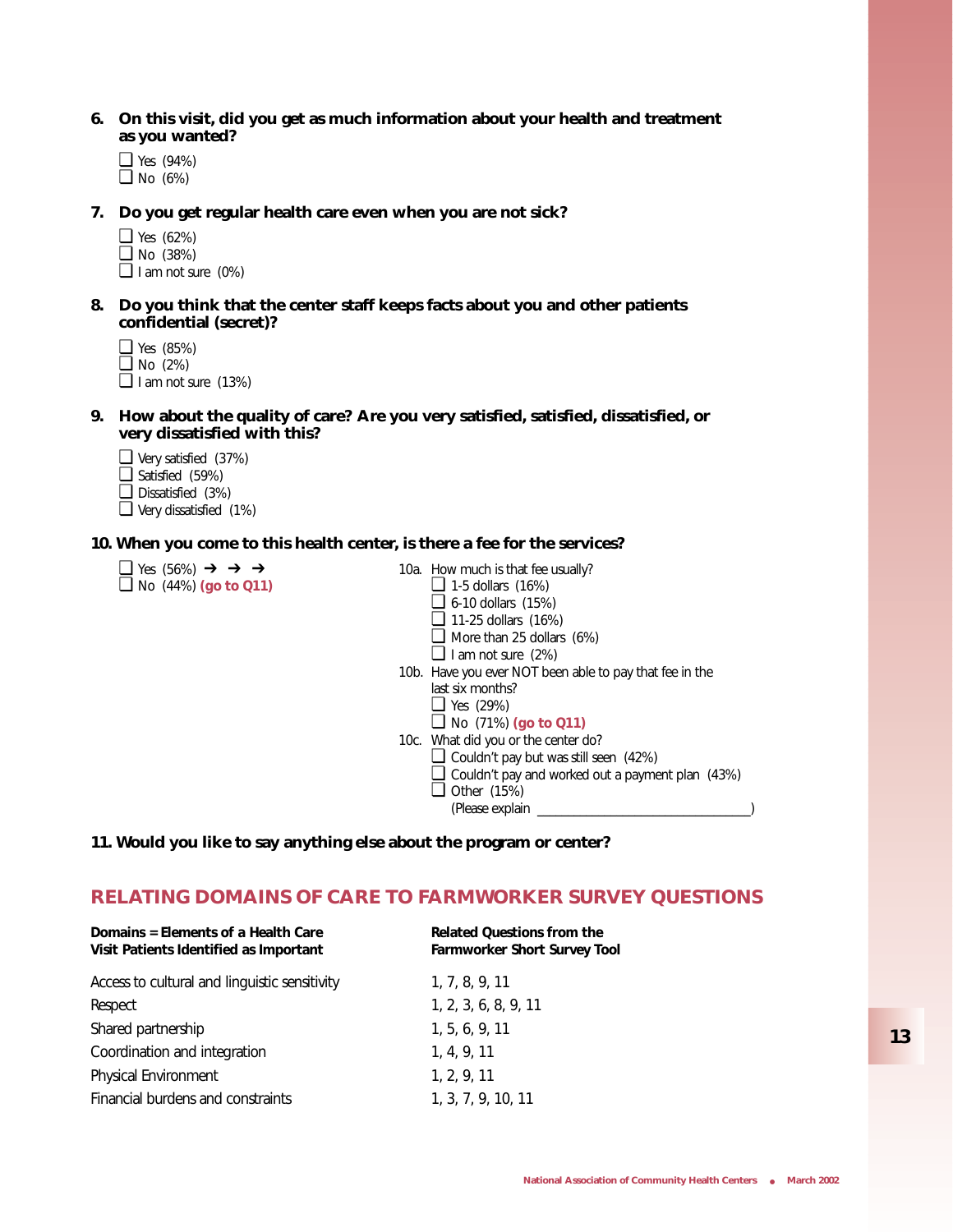# **Short Homeless Tool**

*Based on the Patient Experience Evaluation Report System (PEERS) developed by the National Association of Community Health Centers.*

- **1. Why do you come here to see a doctor, nurse practitioner or physician assistant?** (CHECK ALL THAT APPLY)
- ❏ It is convenient to where I stay or work (53%) ❏ It is open when I need it (6%)  $\Box$  I do not have to wait too long to see the doctor, nurse practitioner, or physician assistant (3%) ❏ Everything is in one place (8%) ❏ They have medicine (7%) ❏ Services are free or low cost (40%) ❏ They accept Medicaid or my insurance here (5%) ❏ They treat me right here (26%) ❏ The doctors, nurse practitioners, physician assistants, and nurses are good (16%) ❏ My friends, nurses or doctors referred me here (6%) ❏ They know where to send me for follow-up care (5%) ❏ Other (Please explain) \_\_\_\_\_\_\_\_\_\_\_\_\_\_\_\_\_\_\_\_\_\_\_\_\_\_\_\_\_\_\_\_\_\_\_\_\_ (0%)
- **2. At this visit, did the person at the front desk or registration desk treat you with courtesy and respect?**

❏ Yes (98%) ❏ No (2%)

**3. At this visit, did a doctor, nurse practitioner, physician assistant or nurse prescribe medicine for you to take?**

- $\Box$  Yes (68%) **→** → → 3a. Was this prescription for a new medicine or a renewal? ❏ No (32%) **(go to Q4)** ❏ New medicine (56%)
	- ❏ Renewal (44%) **(go to Q4)**
	- 3b. Did the doctor, nurse practitioner, physician assistant or nurse explain the purpose of the new medicine?
		- ❏ Yes (98%) ❏ No ( 2%)
	- 3c. Did the doctor, nurse practitioner, physician assistant or nurse explain any possible side effects or reactions of the new medicine? ❏ Yes (69%)
- **4. On this visit, did you get as much information about your health and treatment as you wanted?**

❏ Yes (94%)  $\Box$  No (6%)

- **5. Do you have your own doctor, nurse practitioner, or physician assistant here who is responsible for your health care?**
	- ❏ Yes (54%) **(go to Q6)**

5a. Would you like to have one? ❏ Yes (68%) ❏ No (26%) ❏ I don't know (6%)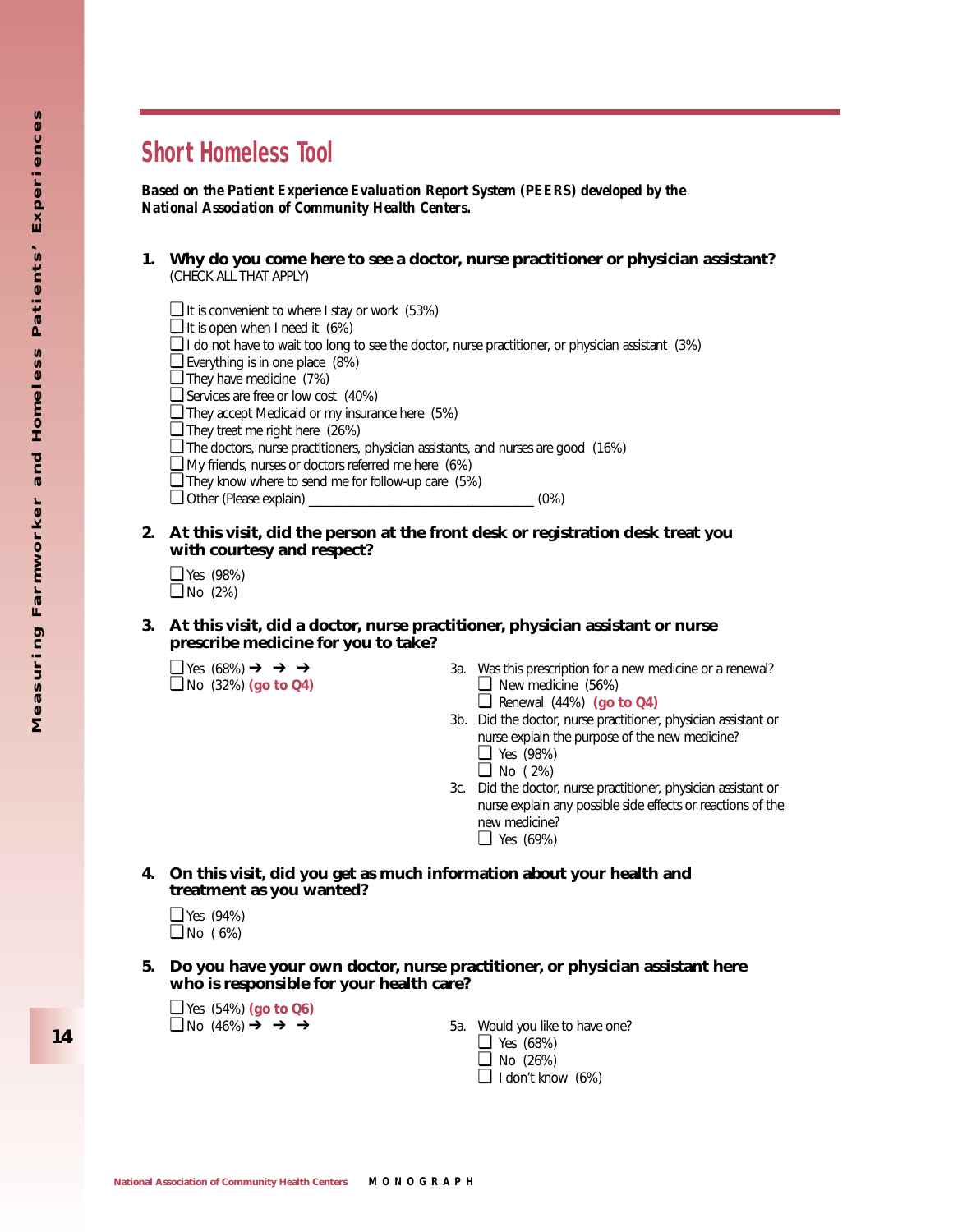#### **6. Do you get regular health care even when you are not sick?**

- ❏ Yes (70%) **(go to Q7)**
- 
- $\Box$  I am not sure (1%)
- 6a. What keeps you from getting regular health care even when you are not sick?
	- (CHECK ALL THAT APPLY)
	- ❏ It doesn't seem important (28%)
	- ❏ There is no need, I am healthy anyway (21%)
	- ❏ It is too expensive (41%)
	- ❏ It takes too long/I am too busy (8%)
	- ❏ Other (please explain)

 $\frac{1}{23\%}$ 

#### **7. Have you received dental care in the last year?**

- ❏ Yes (39%) **(go to Q8)**
- $\Box$  No (61%)  $\rightarrow$   $\rightarrow$   $\rightarrow$  7a. Why not?
- (CHECK ALL THAT APPLY) ❏ It doesn't seem important (12%) ❏ I have a fear of dentists (9%) ❏ There is no need, I am healthy anyway (20%) ❏ It is too expensive (36%)  $\Box$  I am planning to (17%) ❏ Other (please explain)  $(24%)$
- **8. Has anyone here ever told you where to go or what to do if you need health care when this program or center is closed?**
	- ❏ Yes (66%)
	- ❏ No (34%)
- **9. How about the quality of care? Are you very satisfied, satisfied, dissatisfied, or very dissatisfied with this?**
	- ❏ Very satisfied (66%)
	- ❏ Satisfied (33%)
	- ❏ Dissatisfied (1%)
	- ❏ Very dissatisfied (0%)

#### **10. Would you like to say anything else about the program or center?**

#### **RELATING DOMAINS OF CARE TO HOMELESS SURVEY QUESTIONS**

| Domains = Elements of a Health Care<br>Visit Patients Identified as Important | <b>Related Questions from the</b><br><b>Homeless Short Survey Tool</b> |
|-------------------------------------------------------------------------------|------------------------------------------------------------------------|
| Access to cultural and linguistic sensitivity                                 | 1, 6, 7, 9, 10                                                         |
| Respect                                                                       | 1, 2, 4, 7, 9, 10                                                      |
| Shared partnership                                                            | 1, 3, 4, 5, 9, 10                                                      |
| Coordination and integration                                                  | 1, 7, 8, 9, 10                                                         |
| Physical environment                                                          | 1, 2, 9, 10                                                            |
| Financial burdens and constraints                                             | 1, 6, 7, 9, 10                                                         |